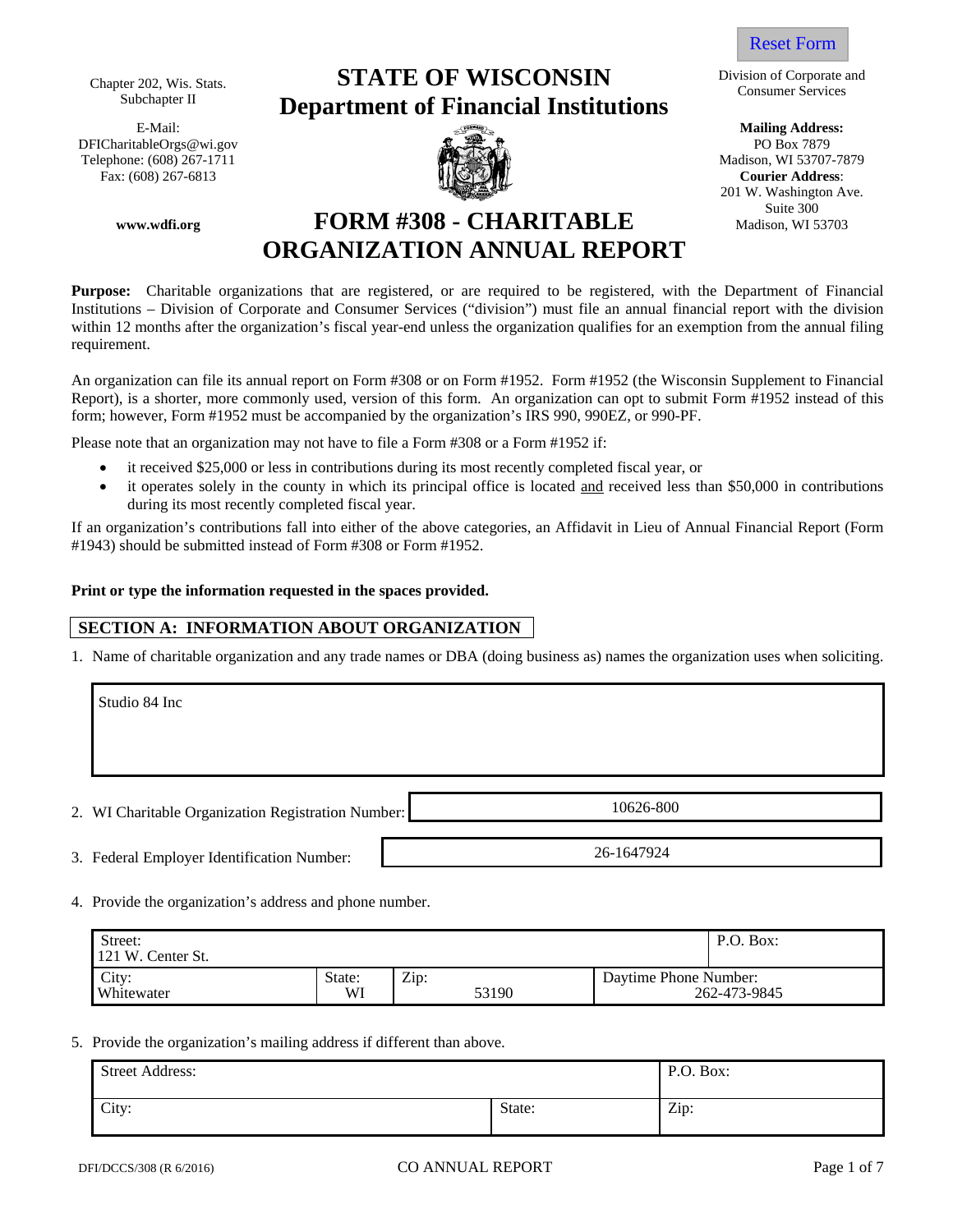6. Provide the following information for the organization's Wisconsin office, if any. Attach additional pages, if the organization has more than one Wisconsin office. This item does not have to be completed if the headquarters office noted on page 1 is the only Wisconsin office.

| Street: |        |      |                       |
|---------|--------|------|-----------------------|
| City:   | State: | Zip: | Daytime Phone Number: |

7. Provide the following information for the person(s) who has custody of the organization's financial records. Attach additional pages, if necessary.

| First Name:         | Last Name:       |      |       | Street:           |                                       |  |  |
|---------------------|------------------|------|-------|-------------------|---------------------------------------|--|--|
| Deborah             | <b>Blackwell</b> |      |       | 121 W. Center St. |                                       |  |  |
| City:<br>Whitewater | State:<br>WI     | Zip: | 53190 |                   | Davtime Phone Number:<br>262-473-9845 |  |  |

8. Provide the following information for the person(s) within the charitable organization who has final responsibility for the custody of contributions. Attach additional pages, if necessary.

| <b>First Name:</b>  | Last Name:   |      |       | Street:           |                                       |  |  |
|---------------------|--------------|------|-------|-------------------|---------------------------------------|--|--|
| Deborah             | Blackwell    |      |       | 121 W. Center St. |                                       |  |  |
| City:<br>Whitewater | State:<br>Wl | Zip: | 53190 |                   | Davtime Phone Number:<br>262-473-9845 |  |  |

9. Provide the following information for the person(s) within the organization who is responsible for the final distribution of contributions. Attach additional pages, if necessary.

| First Name:<br>Deborah | Last Name:<br><b>Blackwell</b> |      |       | Street:<br>121 W. Center St. |                                       |  |
|------------------------|--------------------------------|------|-------|------------------------------|---------------------------------------|--|
| City:<br>Whitewater    | State:<br>WI                   | Zip: | 53190 |                              | Daytime Phone Number:<br>262-473-9845 |  |
|                        |                                |      |       |                              |                                       |  |

10. Provide the following information for the person to whom we can ask questions about this form and other registration related matters.

| First Name:<br>Deborah       | Last Name:<br><b>Blackwell</b> |                     | Phone:<br>262-473-9845 | E-mail:      | info@studio84inc.org |
|------------------------------|--------------------------------|---------------------|------------------------|--------------|----------------------|
| Street:<br>121 W. Center St. |                                | City:<br>Whitewater |                        | State:<br>WI | Zip:<br>53190        |

11.Describe the charitable purpose or purposes for which contributions will be used or attach a document which provides such information.

Contributions are used to support programing in the arts for people with disabilities This covers items such as art supplies, staff, rent, utilities, etc.

12.For solicitations in Wisconsin, did your organization use a professional fund-raiser or fund-raising counsel or did your organization pay a person to solicit contributions, other than a salaried officer or employee of your organization, during the previous fiscal year? Yes November 1988.



If **YES**, provide the following information about each fund-raiser(s), fund-raising counsel(s), or person. Attach additional pages, if necessary.

| Name:   |      |                   | Fund-Raising Counsel:<br>Fund-Raiser:                                                                          |
|---------|------|-------------------|----------------------------------------------------------------------------------------------------------------|
| Street: |      |                   | City:                                                                                                          |
| State:  | Zip: | Telephone Number: | Does the fund-raiser/fund-raising counsel/person have<br>custody of contributions<br>Yes<br>No<br>at any time: |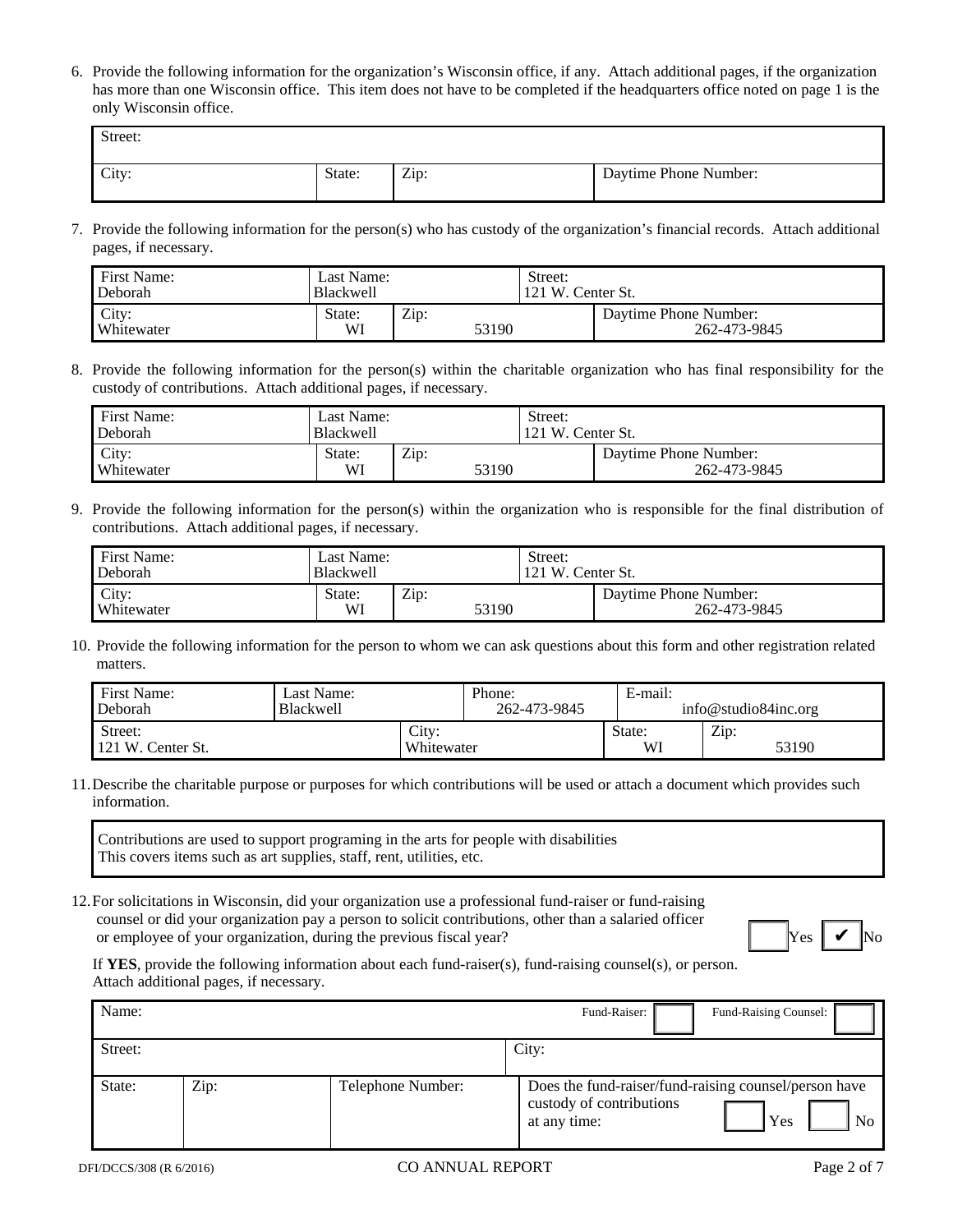13. Has any of the information your organization previously submitted to the division changed  $(i.e., name of the organization, address of the principal office, address of any Wisconsin)$ branch offices, accounting period, names of persons who have final authority for custody or final distribution of contributions, articles, by-laws, statement of purpose, etc.)?



✔

If **YES**, describe the changes below. If the organization's corporate name has changed, also attach a copy of the name change amendment. (Please note that you do not need to provide this information if, as required by law, you already submitted the information to the division within 30 days after the date of the change.)

- 14. Is your organization authorized by any other state/governmental authority to solicit contributions?  $\mathbf{V}$  Yes No
- 15. During the past year, has your organization had its authority to solicit contributions denied, suspended, revoked, or enjoined by a court or other governmental authority?

If **YES**, provide a detailed statement of explanation.

16. Does your organization intend to accumulate an increasing surplus in net worth, rather than  $\big| \bigvee \text{Yes} \big|$  No spend current revenue on the organization's stated purpose?

✔

✔

✔

If **YES**, please explain.

We spend as needed for stated purpose but are very frugal. We try to keep the budget so that there is a certain cushion of protection in case one year donations are lower than normal. This way we can still operate normal programing without having to run in the red or borrow money to provide normal level of programing, biding us time till donations are up again.

17. Did your organization make a grant, award, or contribution to any organization in which any of its officers or directors hold an interest; or was it a party to any transaction in which any of its directors, trustees or officers has a material financial interest; or did any officer or director receive anything of value not reported above as compensation?

If **YES** to any of the above, please explain.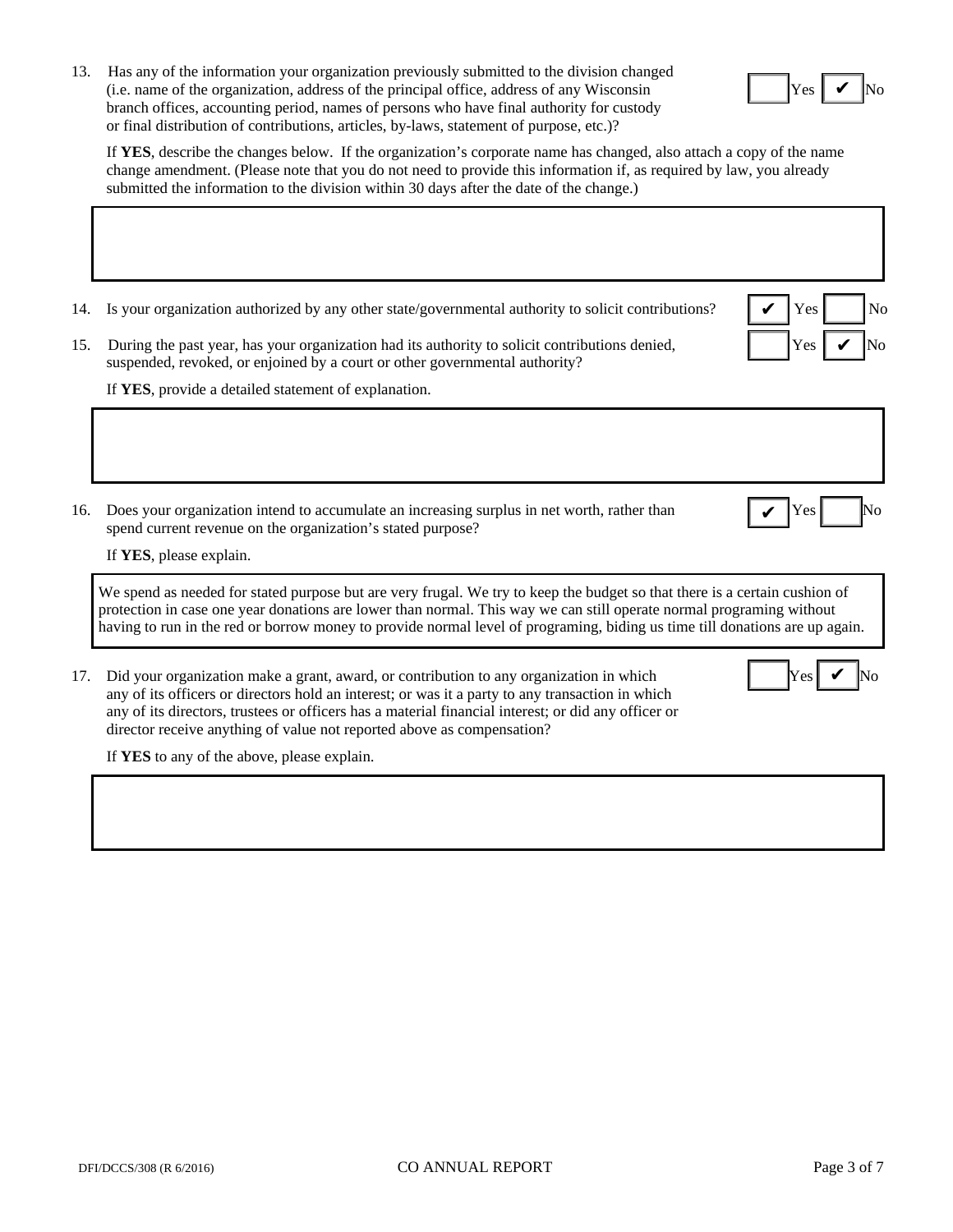# **SECTION B: FINANCIAL INFORMATION**

Enter the accounting period (month, day, and year) that the following financial information applies to and identify the accounting method used when preparing the information.

|        |              | January 1, 2016<br><b>Ending Date:</b><br><b>Beginning Date:</b>                                                                                                                                                                                                                                                                                                                                                                                                                                                                                                                                                                                                                                                                                                                                                                                                                                                                                                                                                              |                 | December 31, 2016 |     |              |
|--------|--------------|-------------------------------------------------------------------------------------------------------------------------------------------------------------------------------------------------------------------------------------------------------------------------------------------------------------------------------------------------------------------------------------------------------------------------------------------------------------------------------------------------------------------------------------------------------------------------------------------------------------------------------------------------------------------------------------------------------------------------------------------------------------------------------------------------------------------------------------------------------------------------------------------------------------------------------------------------------------------------------------------------------------------------------|-----------------|-------------------|-----|--------------|
|        |              | Other (specify)<br>Cash $\bigcup$<br>Accounting Method:<br>Accrual                                                                                                                                                                                                                                                                                                                                                                                                                                                                                                                                                                                                                                                                                                                                                                                                                                                                                                                                                            |                 |                   |     |              |
|        | <b>PARTI</b> | <b>STATEMENT OF REVENUE</b>                                                                                                                                                                                                                                                                                                                                                                                                                                                                                                                                                                                                                                                                                                                                                                                                                                                                                                                                                                                                   |                 |                   |     | <b>TOTAL</b> |
|        |              | Contributions, gifts, grants & similar amounts received.<br>("Contribution" means a grant or pledge of money, credit, property, or other thing of any kind or value,<br>except food, used clothing or used household goods, to a charitable organization or for a charitable<br>purpose. Bequests received directly from the public and indirect public support, such as contributions<br>received through solicitation campaigns conducted by federated fundraising agencies like United Way<br>should be included in this amount. "Contribution" does not include:<br>•income from bingo or raffles conducted under ch. 563, Wis. Stats.<br>•government grants<br>• bona fide fees, dues, or assessments paid by a member of a charitable organization, except that, if<br>initial membership in a charitable organization is conferred solely as consideration for making a grant<br>or pledge of money to the charitable organization in response to a solicitation, that grant or pledge of<br>money is a contribution.) |                 |                   |     |              |
|        | a.           |                                                                                                                                                                                                                                                                                                                                                                                                                                                                                                                                                                                                                                                                                                                                                                                                                                                                                                                                                                                                                               | 1a              | 28,067.00         |     |              |
|        | b.           |                                                                                                                                                                                                                                                                                                                                                                                                                                                                                                                                                                                                                                                                                                                                                                                                                                                                                                                                                                                                                               | 1 <sub>b</sub>  | 6,125.00          |     |              |
|        | c.           |                                                                                                                                                                                                                                                                                                                                                                                                                                                                                                                                                                                                                                                                                                                                                                                                                                                                                                                                                                                                                               |                 |                   | 1c  | 34,192.00    |
| 2.     |              |                                                                                                                                                                                                                                                                                                                                                                                                                                                                                                                                                                                                                                                                                                                                                                                                                                                                                                                                                                                                                               |                 |                   | 2   | 0.00         |
| 3.     |              |                                                                                                                                                                                                                                                                                                                                                                                                                                                                                                                                                                                                                                                                                                                                                                                                                                                                                                                                                                                                                               |                 |                   | 3   | 9,721.00     |
| 4.     |              |                                                                                                                                                                                                                                                                                                                                                                                                                                                                                                                                                                                                                                                                                                                                                                                                                                                                                                                                                                                                                               |                 |                   | 4   | 0.00         |
| 5.     |              |                                                                                                                                                                                                                                                                                                                                                                                                                                                                                                                                                                                                                                                                                                                                                                                                                                                                                                                                                                                                                               |                 |                   | 5   | 0.00         |
| 6.     |              |                                                                                                                                                                                                                                                                                                                                                                                                                                                                                                                                                                                                                                                                                                                                                                                                                                                                                                                                                                                                                               |                 |                   | 6   | 0.00         |
| 7.     | a.           |                                                                                                                                                                                                                                                                                                                                                                                                                                                                                                                                                                                                                                                                                                                                                                                                                                                                                                                                                                                                                               | 7a              | 0.00              |     |              |
|        | b.           |                                                                                                                                                                                                                                                                                                                                                                                                                                                                                                                                                                                                                                                                                                                                                                                                                                                                                                                                                                                                                               | 7b              | 0.00              |     |              |
|        | c.           |                                                                                                                                                                                                                                                                                                                                                                                                                                                                                                                                                                                                                                                                                                                                                                                                                                                                                                                                                                                                                               |                 |                   | 7c  | 0.00         |
| 8.     |              |                                                                                                                                                                                                                                                                                                                                                                                                                                                                                                                                                                                                                                                                                                                                                                                                                                                                                                                                                                                                                               |                 |                   | 8   | 0.00         |
| 9.     |              | Capital gains:                                                                                                                                                                                                                                                                                                                                                                                                                                                                                                                                                                                                                                                                                                                                                                                                                                                                                                                                                                                                                |                 |                   |     |              |
|        | a.           |                                                                                                                                                                                                                                                                                                                                                                                                                                                                                                                                                                                                                                                                                                                                                                                                                                                                                                                                                                                                                               | 9a              | 0.00              |     |              |
|        | b.           |                                                                                                                                                                                                                                                                                                                                                                                                                                                                                                                                                                                                                                                                                                                                                                                                                                                                                                                                                                                                                               | 9b              | 0.00              |     |              |
|        | c.           |                                                                                                                                                                                                                                                                                                                                                                                                                                                                                                                                                                                                                                                                                                                                                                                                                                                                                                                                                                                                                               |                 |                   | 9c  | 0.00         |
|        |              | 10. Special fund-raising events and activities (attach schedule)                                                                                                                                                                                                                                                                                                                                                                                                                                                                                                                                                                                                                                                                                                                                                                                                                                                                                                                                                              |                 |                   |     |              |
|        | a.           | Gross revenue (not including \$<br>$\rule{1em}{0.15mm}$ of                                                                                                                                                                                                                                                                                                                                                                                                                                                                                                                                                                                                                                                                                                                                                                                                                                                                                                                                                                    | 10a             | 2,376.00          |     |              |
|        | b.           |                                                                                                                                                                                                                                                                                                                                                                                                                                                                                                                                                                                                                                                                                                                                                                                                                                                                                                                                                                                                                               | 10 <sub>b</sub> | 205.00            |     |              |
|        | c.           |                                                                                                                                                                                                                                                                                                                                                                                                                                                                                                                                                                                                                                                                                                                                                                                                                                                                                                                                                                                                                               |                 |                   | 10c | 2,171.00     |
| 11. a. |              |                                                                                                                                                                                                                                                                                                                                                                                                                                                                                                                                                                                                                                                                                                                                                                                                                                                                                                                                                                                                                               | 11a             | 4,995.00          |     |              |
|        | b.           |                                                                                                                                                                                                                                                                                                                                                                                                                                                                                                                                                                                                                                                                                                                                                                                                                                                                                                                                                                                                                               | 11 <sub>b</sub> | 3,375.00          |     |              |
|        | c.           |                                                                                                                                                                                                                                                                                                                                                                                                                                                                                                                                                                                                                                                                                                                                                                                                                                                                                                                                                                                                                               |                 |                   | 11c | 1,620.00     |
| 12.    |              |                                                                                                                                                                                                                                                                                                                                                                                                                                                                                                                                                                                                                                                                                                                                                                                                                                                                                                                                                                                                                               |                 |                   | 12  | 100.00       |
|        |              |                                                                                                                                                                                                                                                                                                                                                                                                                                                                                                                                                                                                                                                                                                                                                                                                                                                                                                                                                                                                                               |                 |                   | 13  | 47,804.00    |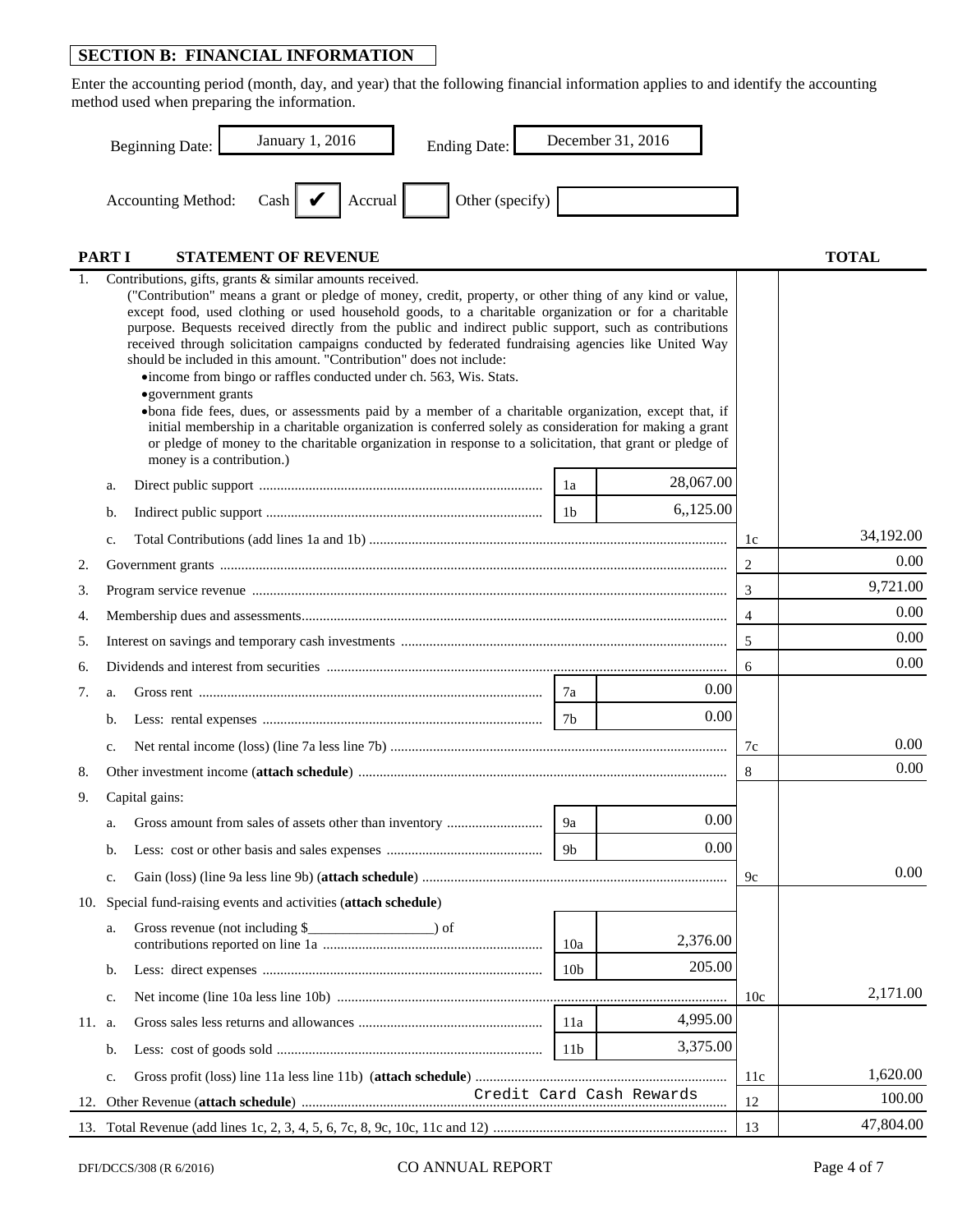| <b>PART II</b> | STATEMENT OF FUNCTIONAL EXPENSES<br>Do not include amounts reported on |                   | (a)                              | (b)<br>Program            | (c)<br><b>Management</b>       | (d)                 |
|----------------|------------------------------------------------------------------------|-------------------|----------------------------------|---------------------------|--------------------------------|---------------------|
|                | 7b, 9b, 10b or 11b                                                     |                   | <b>Total</b>                     | <b>Services</b>           | & General                      | <b>Fund-raising</b> |
| 14.            | Grants and allocations                                                 | (attach schedule) | 0.00                             | 0.00                      | 1111<br>/////////              |                     |
| 15.            | Specific assistant to individual                                       | (attach schedule) | 0.00                             | 0.00                      |                                |                     |
| 16a.           | Benefits paid to or for members                                        | (attach schedule) | 0.00                             | 0.00                      | 11 <sub>1</sub>                |                     |
|                | 16b. Payments to affiliates                                            | (attach schedule) | 0.00                             | //////////<br>1111111111  | /////////////                  | /////////////       |
| 17.            |                                                                        |                   | 0.00                             | 0.00                      | 0.00                           | 0.00                |
| 18.            |                                                                        |                   | 17,069.00                        | 10,241.00                 | 6,828.00                       | 0.00                |
| 19.            |                                                                        |                   | 0.00                             | 0.00                      | 0.00                           | 0.00                |
| 20.            |                                                                        |                   | 0.00                             | 0.00                      | 0.00                           | 0.00                |
| 21.            |                                                                        |                   | 1,306.00                         | 784.00                    | 522.00                         | 0.00                |
| 22.            |                                                                        |                   | 0.00                             | 11111111111<br>1111111111 | 1111111111111<br>///////////// | 0.00                |
| 23.            |                                                                        |                   | 0.00                             | 0.00                      | 0.00                           | 0.00                |
| 24.            |                                                                        |                   | 0.00                             | 0.00                      | 0.00                           | 0.00                |
| 25.            |                                                                        |                   | 6,881.00                         | 5,889.00                  | 992.00                         | 0.00                |
| 26.            |                                                                        |                   | 472.00                           | 236.00                    | 236.00                         | 0.00                |
| 27.            |                                                                        |                   | 542.00                           | 0.00                      | 542.00                         | 0.00                |
| 28.            |                                                                        |                   | 14,632.00                        | 13,169.00                 | 1,463.00                       | 0.00                |
| 29.            |                                                                        |                   | 0.00                             | 0.00                      | 0.00                           | 0.00                |
| 30.            |                                                                        |                   | 363.00                           | 0.00                      | 49.00                          | 314.00              |
| 31.            |                                                                        |                   | 0.00                             | 0.00                      | 0.00                           | 0.00                |
| 32.            |                                                                        |                   | 45.00                            | 0.00                      | 45.00                          | 0.00                |
| 33.            |                                                                        |                   | 0.00                             | 0.00                      | 0.00                           | 0.00                |
| 34.            | Depreciation, depletion, etc.                                          | (attach schedule) | 0.00                             | 0.00                      | $0.00\,$                       | $0.00\,$            |
| 35.            |                                                                        |                   |                                  |                           |                                |                     |
|                | <b>Business/Bank Fees</b><br>a.                                        |                   | 290.00                           | 91.00                     | 199.00                         | 0.00                |
|                | Insurance<br>b.                                                        |                   | 1,330.00                         | 665.00                    | 665.00                         | 0.00                |
|                | Advertising/Marketing<br>c.                                            |                   | 175.00                           | 175.00                    | 0.00                           | 0.00                |
|                | Repairs/Maintenance<br>d.                                              |                   | 97.00                            | 0.00                      | 97.00                          | 0.00                |
|                | <u> 1989 - Johann Barn, mars ann an t-Amhain an t-A</u><br>e.          |                   |                                  |                           |                                |                     |
|                | f.                                                                     |                   |                                  |                           |                                |                     |
|                | 36a. Total Functional Expenses<br>(add lines 14 through 35)            |                   | 43,202.00                        | 31,250.00                 | 11,638                         | 314.00              |
|                |                                                                        |                   | <b>EXCESS OR DEFICIT REVENUE</b> |                           |                                |                     |
|                |                                                                        |                   |                                  | 36 <sub>b</sub>           |                                | 4,602.00            |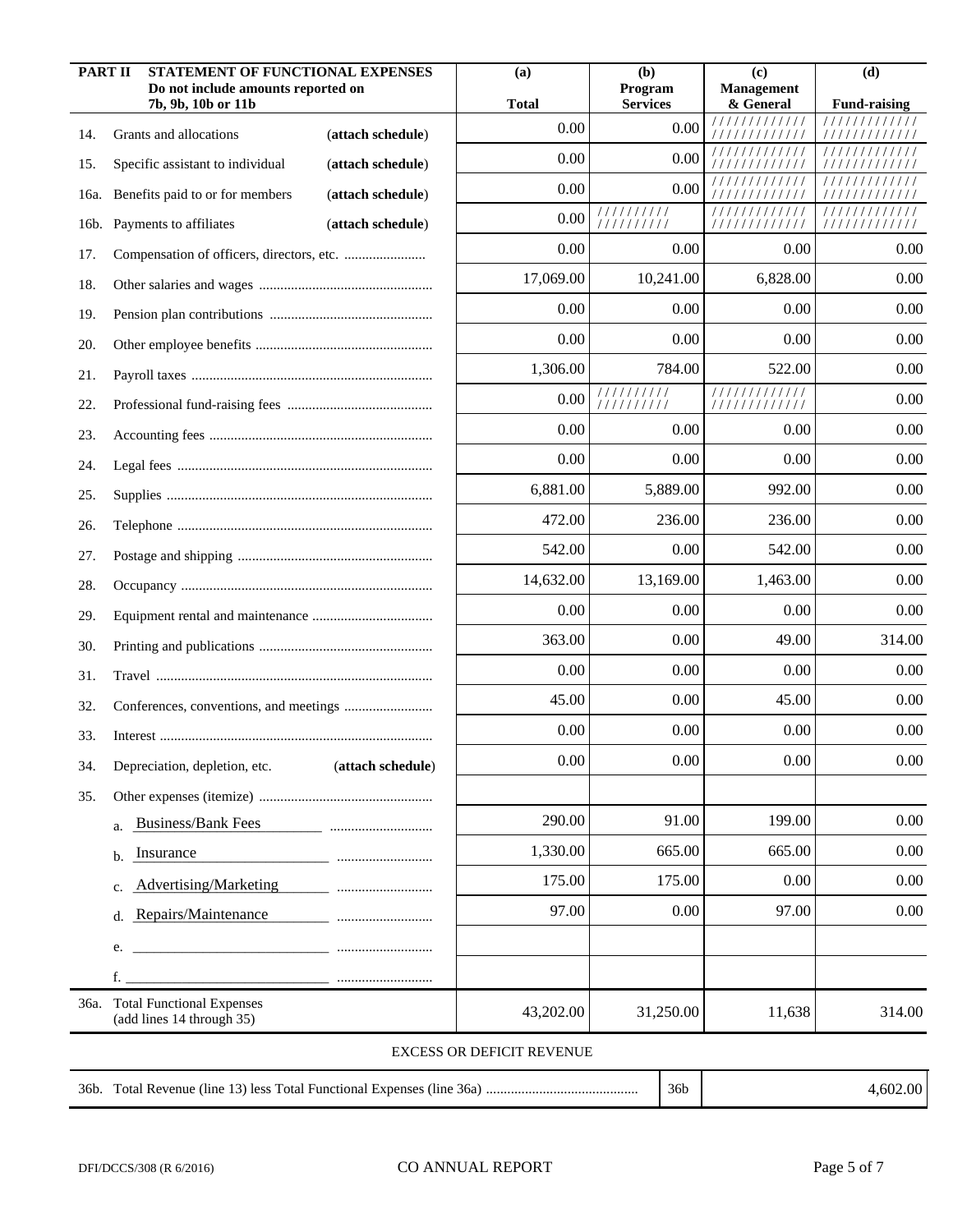|     | <b>BALANCE SHEETS</b><br><b>PART III</b>                                 |                 |      | Beg. of Year |     | End of Year |
|-----|--------------------------------------------------------------------------|-----------------|------|--------------|-----|-------------|
| 37. | <b>ASSETS</b>                                                            |                 |      | 3,685.00     | 37  | 8,677.00    |
| 38. |                                                                          |                 |      | 0.00         | 38  | 0.00        |
| 39. |                                                                          | 39a             | 0.00 | $-13.00$     |     | $-24.00$    |
|     |                                                                          | 39b             | 0.00 |              | 39c |             |
| 40. |                                                                          | 40a             | 0.00 | 0.00         |     | 0.00        |
|     | b. Less: allowance for doubtful accounts                                 | 40 <sub>b</sub> | 0.00 |              | 40c |             |
| 41. |                                                                          |                 |      | 0.00         | 41  | 0.00        |
| 42. | Receivables due from officers, directors, trustees                       |                 |      | 0.00         | 42  | 0.00        |
| 43. |                                                                          | 43a             | 0.00 | 0.00         |     |             |
|     |                                                                          | 43 <sub>b</sub> | 0.00 |              | 43c | 0.00        |
| 44. |                                                                          |                 |      | 0.00         | 44  | 0.00        |
| 45. |                                                                          |                 |      | 0.00         | 45  | 0.00        |
| 46. |                                                                          |                 |      | 0.00         | 46  | 0.00        |
| 47. | Investments--land, bldgs & equip: basis<br>a.                            | 47a             | 0.00 | 0.00         |     |             |
|     | Less: accumulated depreciation (attach sched)<br>b.                      | 47b             | 0.00 |              | 47c | 0.00        |
| 48. |                                                                          |                 |      | 0.00         | 48  | 0.00        |
| 49. | a. Land, buildings and equipment: basis                                  | 49a             | 0.00 |              |     |             |
|     | b. Less: accumulated depreciation (attach sched)                         | 49b             | 0.00 | 0.00         | 49c | 0.00        |
| 50. | Other assets (describe: Security Deposit                                 |                 |      | 1,000.00     | 50  | 1,000.00    |
| 51. | Total assets (add lines 37 through 50)                                   |                 |      | 4,672.00     | 51  | 9,653.00    |
|     | <b>LIABILITIES</b>                                                       |                 |      |              |     | 938.00      |
| 52. |                                                                          |                 |      | 559.00       | 52  |             |
| 53. |                                                                          |                 |      | 0.00         | 53  | 0.00        |
| 54. |                                                                          |                 |      | 0.00         | 54  | 0.00        |
| 55. | Loans from officers, directors, trustees, and key                        |                 |      |              |     |             |
|     |                                                                          |                 |      | 0.00         | 55  | 0.00        |
| 56. |                                                                          | 0.00            | 56   | 0.00         |     |             |
| 57. |                                                                          | 0.00            | 57   | 0.00         |     |             |
| 58. | Total liabilities (add lines 52 through 57)                              |                 |      | 559.00       | 58  | 938.00      |
| 59. | Net Assets:<br>Total assets (line 51a) minus total liabilities (line 58) |                 |      | 4,113.00     | 59  | 8,715.00    |

| <b>RECONCILIATION OF NET ASSETS</b><br><b>PART IV</b>                                                                                                                                                                                                                                                                                                                                                                                                                                                    |    |          |
|----------------------------------------------------------------------------------------------------------------------------------------------------------------------------------------------------------------------------------------------------------------------------------------------------------------------------------------------------------------------------------------------------------------------------------------------------------------------------------------------------------|----|----------|
| Net Assets at the Beginning of the Year (from line 59, 1 <sup>st</sup> column):<br>60.                                                                                                                                                                                                                                                                                                                                                                                                                   | 60 | 4,113.00 |
| Plus/Minus: Excess or Deficit Revenue (from line 36b.):<br>61.                                                                                                                                                                                                                                                                                                                                                                                                                                           | 61 | 4,602.00 |
| Plus/Minus: Other Changes in Net Assets (attach schedule)<br>62.<br>Include changes in net assets between the beginning and end of the year that are not accounted for on line<br>36b. For example, adjustments to earlier year's activities, unrealized gains/losses on investments carried at<br>market value, any difference between fair market value and book value of property given as an award or<br>grant. (If you file an IRS 990, this is the amount that is reported in part XI of the 990.) | 62 | 0.00     |
| Equals: End of Year Net Assets (must match line 59, 2 <sup>nd</sup> column):<br>63.                                                                                                                                                                                                                                                                                                                                                                                                                      | 63 | 8.715.00 |